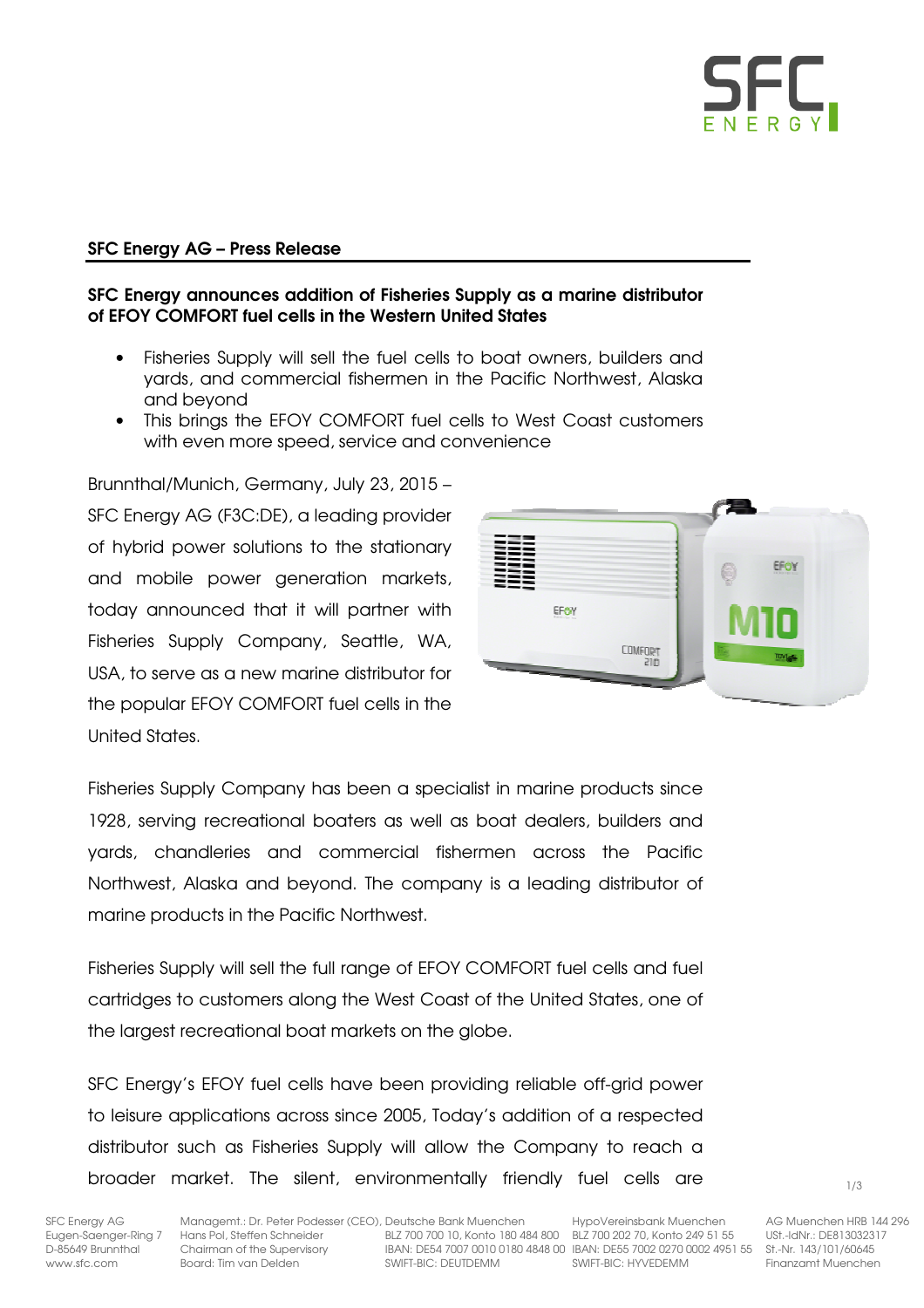connected to the boat's battery and provide power on demand and fully automatically so that users don't have to worry about power again, without the considerable noise or exhaust of a generator. EFOY COMFORT will be available in several power classes to fulfill different energy needs.

Dr. Peter Podesser, CEO of SFC Energy, stated: "We are excited to add a widely recognized distributor as Fisheries Supply Company, which will help to accelerate our brand recognition in the United States market. Fisheries Supply's excellent sales network and proven industry expertise will bring our reliable power generators to boat owners in the West of the United States with even more speed, service and convenience. This is an important step into one of the biggest consumer markets."

"We are very pleased to work with SFC to bring their EFOY fuel cells to the U.S. marine market," said Alex Sutter, Vice President of Fisheries Supply. "With the EFOY COMFORT's matchless reliability and effectiveness as an alternative power source, boaters can now bring aboard and use more creature comforts to enhance their experience on the water. The EFOY provides an option that can keep our customers' batteries topped up with virtually no work, no noise, and is eco-friendly."

Additional information on SFC Energy and the Company's products at www.sfc.com and www.efoy-comfort.com

## About Fisheries Supply Company

Fisheries Supply Company is a family-owned business that opened its doors in 1928 at Pier 55 on Elliott Bay in Seattle, Washington. Now located next to Gasworks Park in the center of Seattle's maritime industry, Fisheries Supply is the largest supplier of marine products in the Pacific Northwest with over 100,000 products in inventory. Our customers include boat dealers, builders and yards, chandleries, commercial fishermen and recreational boaters across the Pacific Northwest and Alaska and beyond.

#### About SFC Energy Group

SFC Energy AG (www.sfc.com) is a leading provider of hybrid solutions to the stationary and portable power generation markets. SFC is the number one